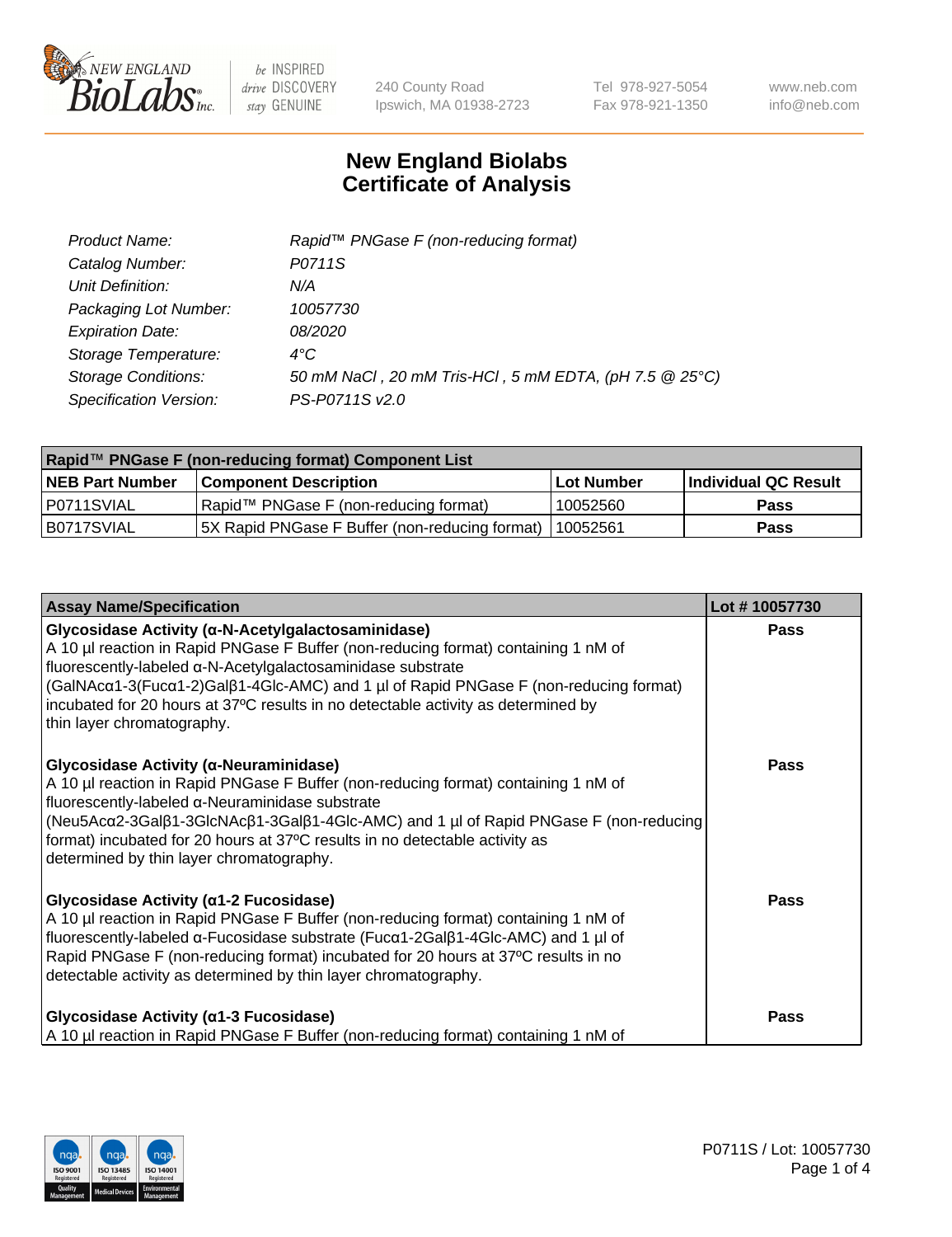

240 County Road Ipswich, MA 01938-2723 Tel 978-927-5054 Fax 978-921-1350

www.neb.com info@neb.com

| <b>Assay Name/Specification</b>                                                                                                                                                                                                                                                                                                                                                                           | Lot #10057730 |
|-----------------------------------------------------------------------------------------------------------------------------------------------------------------------------------------------------------------------------------------------------------------------------------------------------------------------------------------------------------------------------------------------------------|---------------|
| fluorescently-labeled α-Fucosidase substrate<br>(Fucα1-3Galβ1-4GlcNAcβ1-3Galβ1-4Glc-AMC) and 1 µl of Rapid PNGase F (non-reducing<br>format) incubated for 20 hours at 37°C results in no detectable activity as<br>determined by thin layer chromatography.                                                                                                                                              |               |
| Glycosidase Activity (α1-3 Galactosidase)<br>A 10 µl reaction in Rapid PNGase F Buffer (non-reducing format) containing 1 nM of<br>fluorescently-labeled α-Galactosidase substrate (Galα1-3Galβ1-4GlcNAc-AMC) and 1 µl<br>of Rapid PNGase F (non-reducing format) incubated for 20 hours at 37°C results in no<br>detectable activity as determined by thin layer chromatography.                         | <b>Pass</b>   |
| Glycosidase Activity (α1-3 Mannosidase)<br>A 10 µl reaction in Rapid PNGase F Buffer (non-reducing format) containing 1 nM of<br>fluorescently-labeled α-Mannosidase substrate (Manα1-3Manβ1-4GlcNAc-AMC) and 1 µl of<br>Rapid PNGase F (non-reducing format) incubated for 20 hours at 37°C results in no<br>detectable activity as determined by thin layer chromatography.                             | <b>Pass</b>   |
| Glycosidase Activity (a1-6 Galactosidase)<br>A 10 µl reaction in Rapid PNGase F Buffer (non-reducing format) containing 1 nM of<br>fluorescently-labeled α-Galactosidase substrate (Galα1-6Galα1-6Glcα1-2Fru-AMC) and 1<br>µl of Rapid PNGase F (non-reducing format) incubated for 20 hours at 37°C results in<br>no detectable activity as determined by thin layer chromatography.                     | <b>Pass</b>   |
| Glycosidase Activity (α1-6 Mannosidase)<br>A 10 µl reaction in Rapid PNGase F Buffer (non-reducing format) containing 1 nM of<br>fluorescently-labeled α-Mannosidase substrate (Manα1-6Manα1-6(Manα1-3)Man-AMC) and 1<br>µl of Rapid PNGase F (non-reducing format) incubated for 20 hours at 37°C results in<br>no detectable activity as determined by thin layer chromatography.                       | <b>Pass</b>   |
| Glycosidase Activity (β-Mannosidase)<br>A 10 µl reaction in Rapid PNGase F Buffer (non-reducing format) containing 1 nM of<br>fluorescently-labeled β-Mannosidase substrate (Manβ1-4Manβ1-4Man-AMC) and 1 µl of<br>Rapid PNGase F (non-reducing format) incubated for 20 hours at 37°C results in no<br>detectable activity as determined by thin layer chromatography.                                   | <b>Pass</b>   |
| Glycosidase Activity (β-N-Acetylgalactosaminidase)<br>A 10 µl reaction in Rapid PNGase F Buffer (non-reducing format) containing 1 nM of<br>fluorescently-labeled β-N-Acetylgalactosaminidase substrate<br>(GalNAcβ1-4Galβ1-4Glc-AMC) and 1 µl of Rapid PNGase F (non-reducing format)<br>incubated for 20 hours at 37°C results in no detectable activity as determined by<br>thin layer chromatography. | <b>Pass</b>   |
| Glycosidase Activity (β-N-Acetylglucosaminidase)                                                                                                                                                                                                                                                                                                                                                          | <b>Pass</b>   |

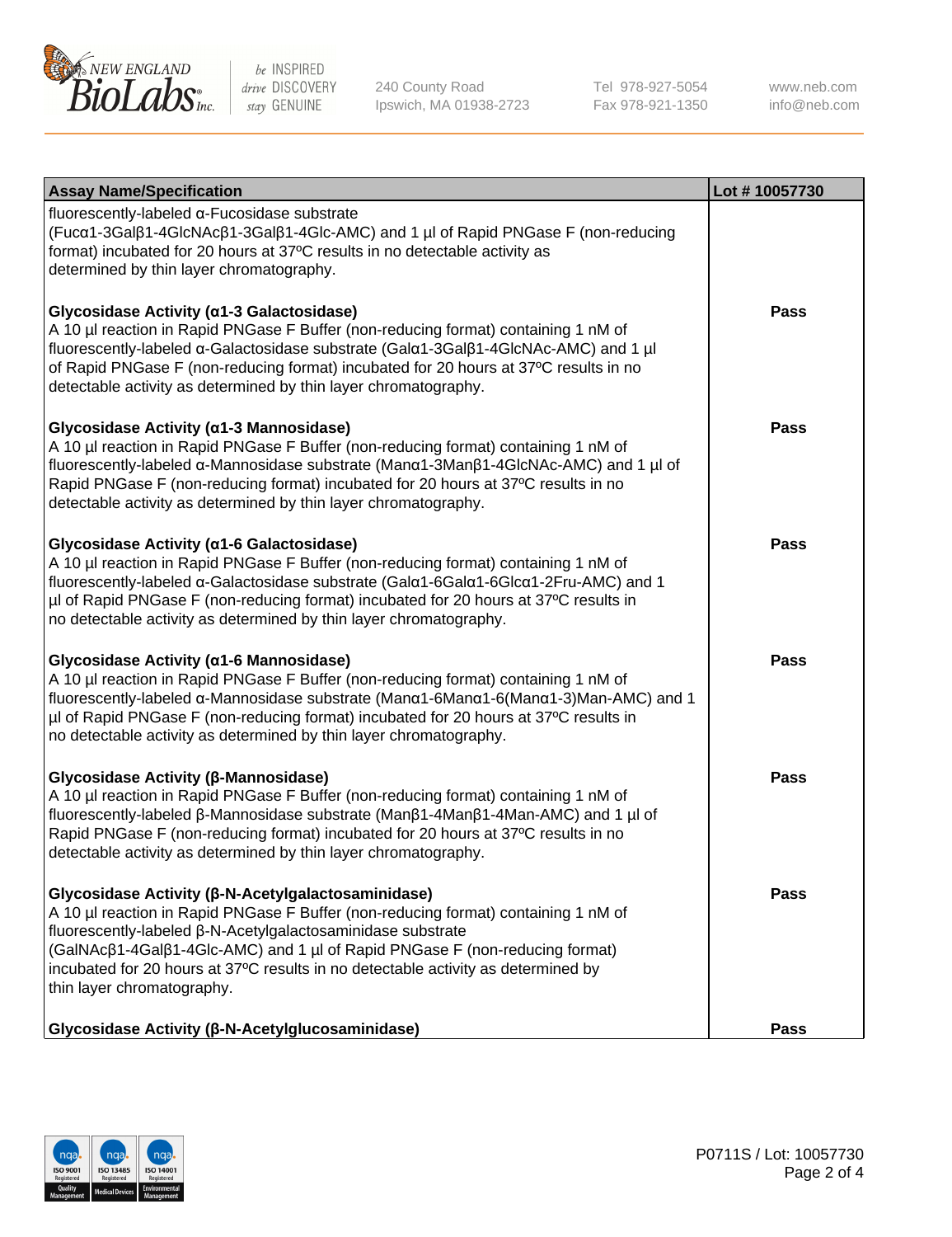

240 County Road Ipswich, MA 01938-2723 Tel 978-927-5054 Fax 978-921-1350 www.neb.com info@neb.com

| <b>Assay Name/Specification</b>                                                                                                                                                                                                                                                                                                                                                             | Lot #10057730 |
|---------------------------------------------------------------------------------------------------------------------------------------------------------------------------------------------------------------------------------------------------------------------------------------------------------------------------------------------------------------------------------------------|---------------|
| A 10 µl reaction in Rapid PNGase F Buffer (non-reducing format) containing 1 nM of<br>fluorescently-labeled β-N-Acetylglucosaminidase substrate<br>(GIcNAcβ1-4GIcNAcβ1-4GIcNAc-AMC) and 1 µl of Rapid PNGase F (non-reducing format)<br>incubated for 20 hours at 37°C results in no detectable activity as determined by<br>thin layer chromatography.                                     |               |
| Glycosidase Activity (β-Xylosidase)<br>A 10 µl reaction in Rapid PNGase F Buffer (non-reducing format) containing 1 nM of<br>fluorescently-labeled β-Xylosidase substrate (Xylβ1-4Xylβ1-4Xylβ1-4Xyl-AMC) and 1 µl<br>of Rapid PNGase F (non-reducing format) incubated for 20 hours at 37°C results in no<br>detectable activity as determined by thin layer chromatography.                | <b>Pass</b>   |
| Glycosidase Activity (β1-3 Galactosidase)<br>A 10 µl reaction in Rapid PNGase F Buffer (non-reducing format) containing 1 nM of<br>fluorescently-labeled β-Galactosidase substrate (Galβ1-3GlcNAcβ1-4Galβ1-4Glc-AMC)<br>and 1 µl of Rapid PNGase F (non-reducing format) incubated for 20 hours at 37°C<br>results in no detectable activity as determined by thin layer chromatography.    | <b>Pass</b>   |
| Glycosidase Activity (β1-4 Galactosidase)<br>A 10 µl reaction in Rapid PNGase F Buffer (non-reducing format) containing 1 nM of<br>fluorescently-labeled β-Galactosidase substrate (Galβ1-4GlcNAcβ1-3Galβ1-4Glc -AMC)<br>and 1 µl of Rapid PNGase F (non-reducing format) incubated for 20 hours at 37°C<br>results in no detectable activity as determined by thin layer chromatography.   | <b>Pass</b>   |
| <b>Protease Activity (SDS-PAGE)</b><br>A 20 µl reaction in 1X Rapid PNGase F Buffer (non-reducing format) containing 24 µg<br>of a standard mixture of proteins and a minimum of 5 µl of Rapid PNGase F<br>(non-reducing format) incubated for 20 hours at 37°C, results in no detectable<br>degradation of the protein mixture as determined by SDS-PAGE with Coomassie Blue<br>detection. | <b>Pass</b>   |
| <b>Protein Purity Assay (SDS-PAGE)</b><br>Rapid PNGase F (non-reducing format) is ≥ 95% pure as determined by SDS-PAGE<br>analysis using Coomassie Blue detection.                                                                                                                                                                                                                          | <b>Pass</b>   |
| Glycosidase Activity (Endo F1, F2, H)<br>A 10 µl reaction in Rapid PNGase F Buffer (non-reducing format) containing 1 nM of<br>fluorescently-labeled Endo F1, F2, H substrate (Dansylated invertase high mannose)<br>and 1 µl of Rapid PNGase F (non-reducing format) incubated for 20 hours at 37°C<br>results in no detectable activity as determined by thin layer chromatography.       | <b>Pass</b>   |
| <b>Glycosidase Activity (Endo F2, F3)</b><br>A 10 µl reaction in Rapid PNGase F Buffer (non-reducing format) containing 1 nM of                                                                                                                                                                                                                                                             | <b>Pass</b>   |